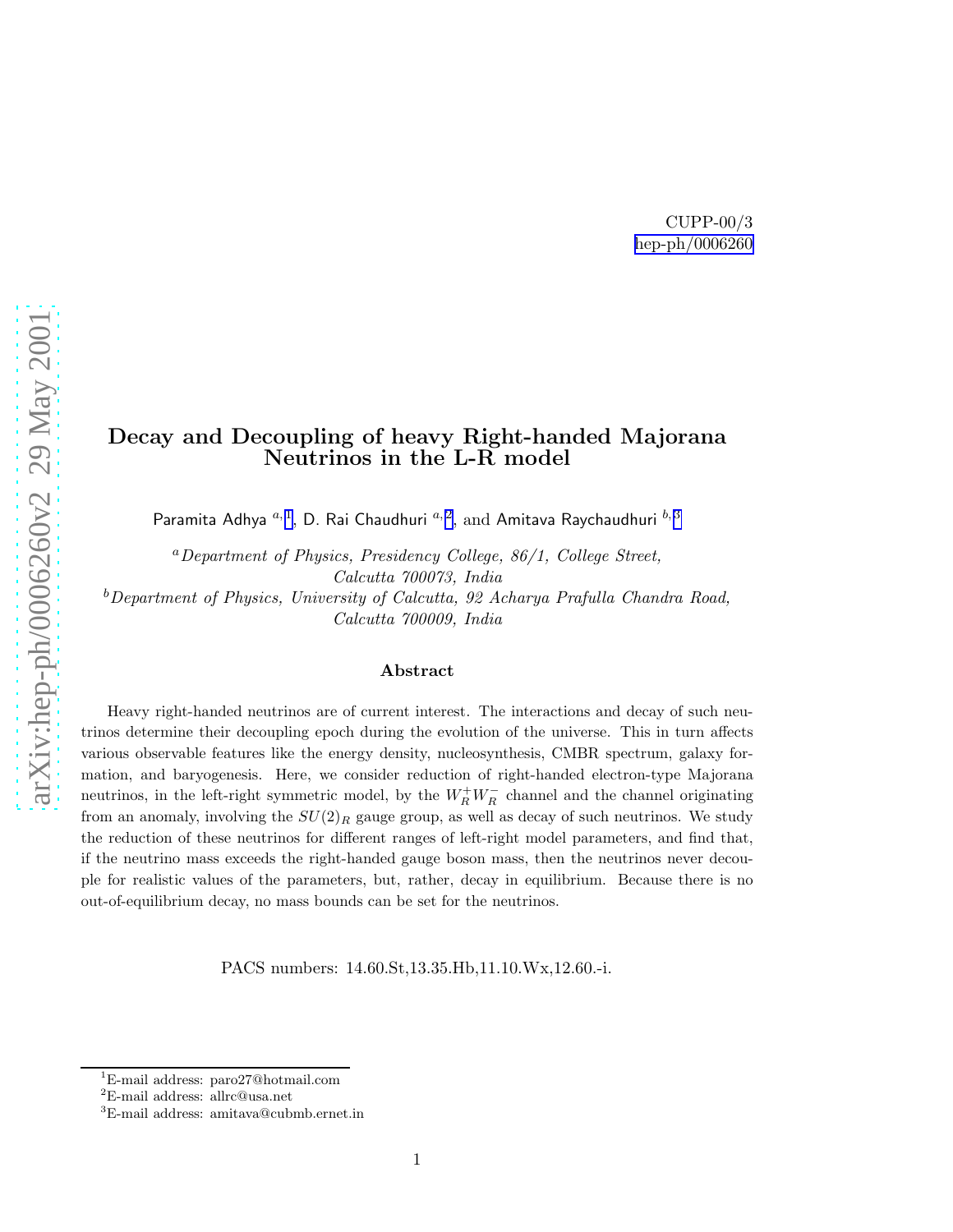## 1 Introduction

Ifa see-saw mechanism [[1](#page-13-0)] is to account for left-handed electron neutrino  $\nu$  masses sufficiently small to be consistent with current ideas on neutrino oscillations, right-handed N neutrinoswith mass, M, in the TeV scale come into the picture [[2](#page-13-0), [3\]](#page-13-0). High N masses in the range 1-20 TeV, and even higher masses, have been considered in studies of leptogenesis  $-$ baryogenesis [[2](#page-13-0), [4](#page-13-0), [5\]](#page-13-0) and  $e^-e^-$  collisions [\[3\]](#page-13-0). While some studies [\[5\]](#page-13-0) consider M smaller than  $M_W$ , the right-handed  $W_R$  boson mass, others specifically use N masses greater than the $W_R$  mass [[3](#page-13-0), [6\]](#page-13-0). As cosmological and laboratory lower bounds for  $Z'$ ,  $W_R$  masses are of the order of 0.5 TeV, 1.6-3.2 TeV, respectively [\[7\]](#page-13-0), there is no reason not to consider N masses greater than Z',  $W_R$  masses. Cosmological mass bounds for M, with  $M \gg M_W$ , have been considered in [\[8](#page-13-0)]-[\[12](#page-13-0)].

In a recent work [\[12\]](#page-13-0),  $(B+L)$ –violation from an anomaly, involving the  $SU(2)_R$  gauge group  $[2, 13, 14]$ , was considered as a generation/reduction channel for N neutrinos satisfying  $M > M_W$ . It was found that this anomalous channel played a role, in the decoupling of such neutrinos, at least as important as the  $N\bar{N}\to W_R^+W_R^-$  channel (each of these channels was found more important than the  $N\bar{N} \rightarrow F\bar{F}$  channel, F representing a relevant fermion).Matrix elements for  $N\bar{N} \to F\bar{F}$  and  $N\bar{N} \to W_R^+W_R^-$  were calculated in [[12](#page-13-0)] from the Left-Right symmetric extension [\[15](#page-14-0), [16\]](#page-14-0) of the standard model, as an illustration.

Inthe above work  $[12]$  $[12]$ , the N neutrinos were assumed to be stable, for simplicity. If, however, the Left-Right symmetric model (L-R model, hereafter) is to be taken as a serious working basis, N neutrinos cannot be considered to be stable. Decays involving  $\nu - N$  mixing,  $W_L - W_R$  mixing, and generation mixing, and CP-violating decays have been extensively studied. The last scenario has been widely used in generating lepton and, hence, baryon number from decay of Majorana-type N neutrinos [\[4](#page-13-0), [5](#page-13-0), [17](#page-14-0), [18](#page-14-0), [19](#page-14-0)]. If the N mass is considered to be greater than the  $W_R$  mass, then these decay channels will be marginalised by the channel  $N \to W_R^+ + e^-$ . Such a fast decay should have important effects on decoupling. It is this which is studied in detail in the present paper. The effect on leptogenesis has already received considerable attention [\[20](#page-14-0)].

The effect of the decay of massive neutrinos on energy density, nucleosynthesis, the Cosmic Microwave Background Radiation (CMBR), galaxy formation, and stellar evolution has been well-studied [\[21](#page-14-0), [22](#page-14-0)]. In these studies, the decay time was taken to be large (typically, larger than 100-200 seconds), and the effect of decay at the crucial epochs followed up. The decay time was chosen greater than the decoupling time, i.e., it was assumed that the neutrinos first decoupled, and, then, their cosmological and astrophysical effects were felt,as a result of subsequent out-of-equilibrium decay [[22\]](#page-14-0). If a fast decay like  $N \to W_R^+ + e^$ is considered, the relationship of decoupling and decay may not be like this, and the two have been considered, in the present paper, together, in one Boltzmann equation.

The plan of the paper is as follows. Section 1 is the Introduction. In section 2, the thermally averaged  $N\bar{N} \rightarrow W_R^+W_R^-$  annihilation cross-section times relative velocity and the thermally averaged decay rate are calculated in the L-R model, assuming pure Majorana neutrinos. The anomalous rate per unit volume, used in ref.[\[12\]](#page-13-0), is slightly modified to accommodate pure Majorana neutrinos. In section 3, the Boltzmann equation is writ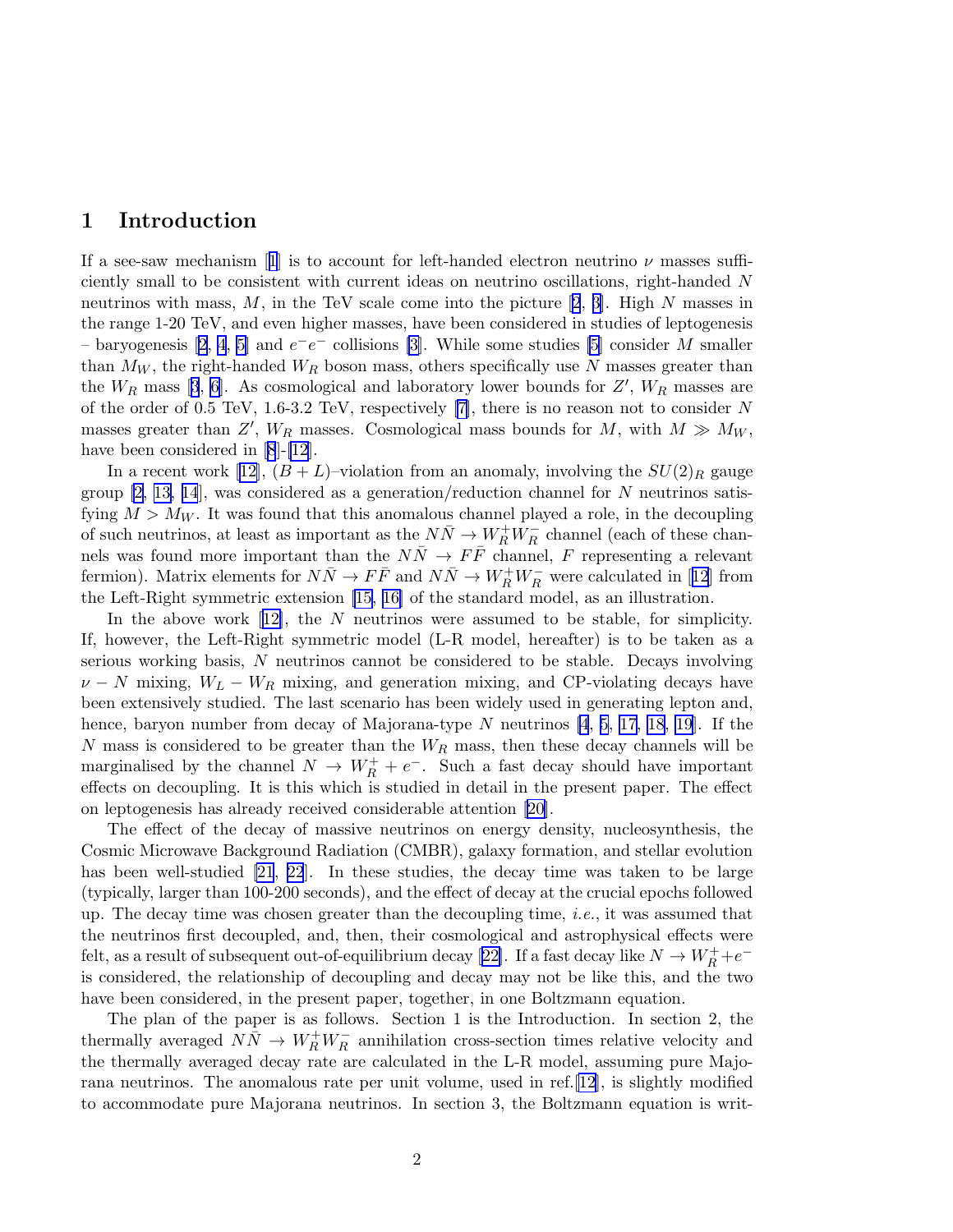<span id="page-2-0"></span>ten down and treated approximately to obtain a decoupling criterion. The possibility of decoupling is investigated numerically. Section 4 discusses the conclusions.

# 2 Annihilation, Decay, and Anomalous Reduction of Righthanded neutrinos: Thermal averages in L-R model

#### 2.1 Summary of relevant features of the L-R model

In the L-R model, there are two doublets  $(\nu, e_L)$  and  $(N, e_R)$  belonging to the representations  $\left(\frac{1}{2}\right)$  $(\frac{1}{2}, 0, -1)$  and  $(0, \frac{1}{2})$  $\frac{1}{2}$ , -1), respectively, of  $SU(2)_L \times SU(2)_R \times U(1)_{B-L}$ , where the quantum numbers refer to the values of  $T_L, T_R$ , and  $B - L$  respectively. To simplify the issues, only one generation is considered (the lightest), and  $N - \nu$ ,  $W_L - W_R$ , and  $Z - Z'$  mixings are neglected.

The symmetry-breaking from  $SU(2)_L \times SU(2)_R \times U(1)_{B-L} \rightarrow SU(2)_L \times U(1)_Y$  is achieved by means of a scalar triplet  $(T_L = 0, T_R = 1 \text{ and } B - L = 2)$   $\Delta \equiv (\Delta^{++}, \Delta^+, \Delta^0),$ putting  $\langle \Delta^0 \rangle = v_R / \sqrt{2}$  (chosen real). The right-handed gauge boson becomes massive due to the piece of the Lagrangian

$$
L_{\Delta W^{+}W^{-}} = D^{\mu} \Delta^{\dagger} D_{\mu} \Delta \tag{1}
$$

with  $D_{\mu} = \partial_{\mu} + ig \vec{T} \cdot \vec{W}_{\mu} + i(g'/2)B_{\mu}$ . From now on, the subscript R is dropped except when essential. The  $T_i$  form a  $3 \times 3$  representation of the  $SU(2)$  generators in a spherical basis.  $Z^{\prime}_{\mu}$  has the definition

$$
Z'_{\mu} = (\sqrt{\cos 2\theta}/\cos \theta)W_3^{\mu} - \tan \theta B^{\mu}
$$
 (2)

(1) gives a W mass  $M_W^2 = \frac{1}{2}$  $\frac{1}{2}g^2v_R^2$ , and an interaction

$$
L_{HW^+W^-} = \sqrt{2}gM_W W^+_\mu W^{\mu-}H\tag{3}
$$

where  $H(x)/\sqrt{2} = Re(\Delta^0(x)) - v_R/\sqrt{2}$ , the displaced neutral Higgs field. Neglecting  $Z - Z'$  mixing, one gets the  $Z'$  neutral current piece

$$
L_{N\bar{N}}^{Z'} = (g/2\sqrt{\cos 2\theta})\cos\theta\bar{N}\gamma^{\mu}P_RNZ'_{\mu}.
$$
 (4)

 $\theta$  is the weak mixing angle. The required charged current piece of the Lagrangian is

$$
L_{Ne}^W = (g/\sqrt{2})(\bar{N}\gamma^{\mu}P_R eW_{\mu} + h.c.). \tag{5}
$$

The  $Z', W^+, W^-$  interaction piece is

$$
L_{W^+W^-}^{Z'} = -ig(\sqrt{\cos 2\theta}/\cos \theta)[Z'^{\mu}(\partial_{\mu}W_{\nu}^+W^{\nu-} - \partial_{\nu}W_{\mu}^+W^{\nu-} - \partial_{\mu}W_{\nu}^-W^{\nu+} + \partial_{\nu}W_{\mu}^-W^{\nu+}) + \frac{1}{2}(\partial_{\mu}Z'_{\nu} - \partial_{\nu}Z'_{\mu})(W^{\mu+}W^{\nu-} - W^{\mu-}W^{\nu+})]
$$
(6)

The Majorana mass of  $N$  is thought to arise from the piece

$$
L_{R\bar{R}\Delta} = fR^{T}C\epsilon(\vec{\tau}/\sqrt{2}).\vec{\Delta}R + h.c.
$$
 (7)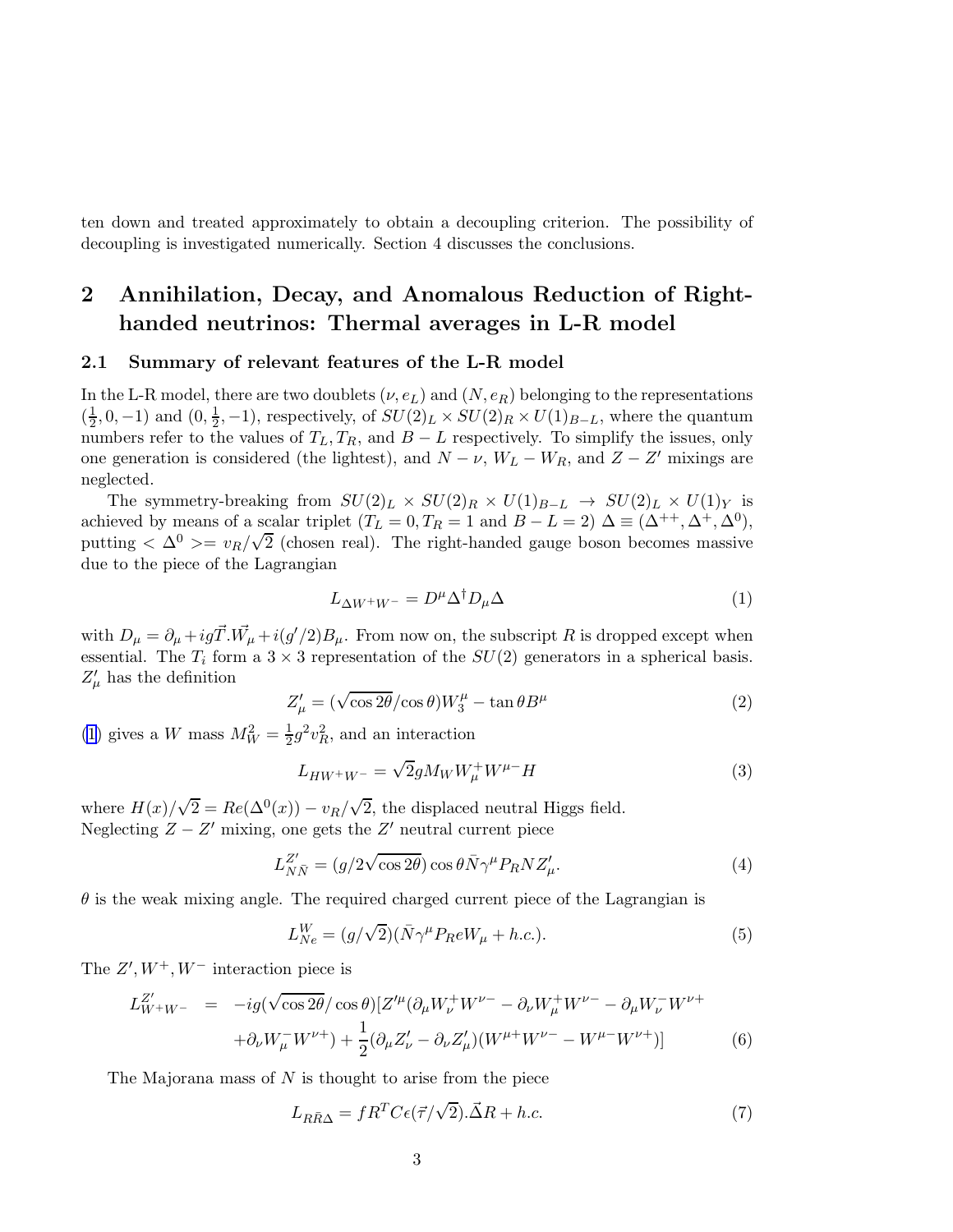<span id="page-3-0"></span>where  $R^T$  is the  $SU(2)_R$  doublet  $(N, e_R)$ , C is the charge conjugation matrix, and  $\epsilon = i\tau_2$ .  $(\vec{\tau}/\sqrt{2})\cdot\vec{\Delta}$  is the matrix

$$
\left(\begin{array}{cc} \Delta^+/\sqrt{2} & \Delta^{++} \\ \Delta^0 & -\Delta^+/\sqrt{2} \end{array}\right),
$$

and  $\epsilon(\vec{\tau}/\sqrt{2})$ . $\vec{\Delta}$  is symmetric. This term gives a Majorana mass for the N neutrinos,  $M =$  $f v_R / \sqrt{2}$ , so that  $g/f = M_W / M = r_W$ , and an interaction

$$
L_{N\bar{N}H} = (g/\sqrt{2}r_W)\bar{N}^C H N \tag{8}
$$

 $N^C$  is the field conjugate to N. It has been pointed out [\[19](#page-14-0), [23\]](#page-14-0) that the effective oneloop mass matrix for multi-generation unstable Majorana neutrinos is not Hermitian and, strictly speaking,  $N \neq N^C$ . But, here, at the level of tree-order calculations for a single generation,  $N = N^C$  will be assumed.

# 2.2  $\langle \sigma | v | > \textbf{for } N \bar{N} \rightarrow W_R^+ W_R^-$

Three amplitudes  $iM_{Z'}$ ,  $iM_e$ ,  $iM_H$  have been considered for  $N\bar{N} \rightarrow W^+W^-$ , these arising, respectively, from  $N\overline{N} \stackrel{Z'}{\rightarrow} W^+W^-$  in the s-channel,  $N\overline{N} \stackrel{e}{\rightarrow} W^+W^-$  in the t-channel, and  $N\bar{N} \stackrel{H}{\rightarrow} W^{+}W^{-}$  in the s-channel. Earlier calculations, with  $r_W \ll 1$  [\[9\]](#page-13-0), considered a heavy charged lepton exchange in the t-channel. In this paper, as required by the L-R model, an ordinary electron is considered to be exchanged.

 $iM_{Z'}$ is calculated from ([4](#page-2-0)) and ([6](#page-2-0)),  $iM_e$  from [\(5](#page-2-0)), and  $iM_H$  from ([3](#page-2-0)) and (8). One finds that, in the limit  $M \to 0$  and  $s \gg M_W^2$ ,  $iM_e$  and  $iM_{Z'}$  cancel in tree-order, as expected. With a massive  $M \gg M_W$ , an extra M-dependent term remains in  $iM_{Z'} + iM_e$ . On calculating  $\sum |\mathcal{M}|^2$ , it is found that the interference terms between  $iM_H$ , and  $iM_{Z'} + iM_e$ cancel, and for  $r_W \ll 1$ , in the CM frame,

$$
\sum |\mathcal{M}|^2 = \frac{2g^4}{r_W^4} \left[ \frac{1}{t^2} E^2 \mathbf{k}^2 \sin^2 \theta_{CM} + \frac{16}{M^2 (s - M_H^2)^2} E^6 \right].
$$
 (9)

 $(E, \vec{k})$  is the 4-momentum of the N neutrino in the CM frame, and  $\theta_{CM}$ , the angle of scattering. **k** has been written for  $|\vec{k}|$ .

The thermally averaged cross-section times relative velocity is

$$
\langle \sigma | v | \rangle = (1/n_{eq}^2) \int d\pi_N d\pi_{\bar{N}} d\pi_{W^+} d\pi_{W^-} (2\pi^4) \delta^4(p_N + p_{\bar{N}} - p_{W^+} - p_{W^-})
$$
  
 
$$
\times \sum |\bar{M}|^2 e^{-E_N/T} e^{-E_{\bar{N}}/T}.
$$
 (10)

 $n_{eq}$  is the equilibrium value of the number density n of the N neutrinos.

$$
n_{eq} = g_N \left[\frac{MT}{(2\pi)}\right]^{\frac{3}{2}} e^{-M/T}.\tag{11}
$$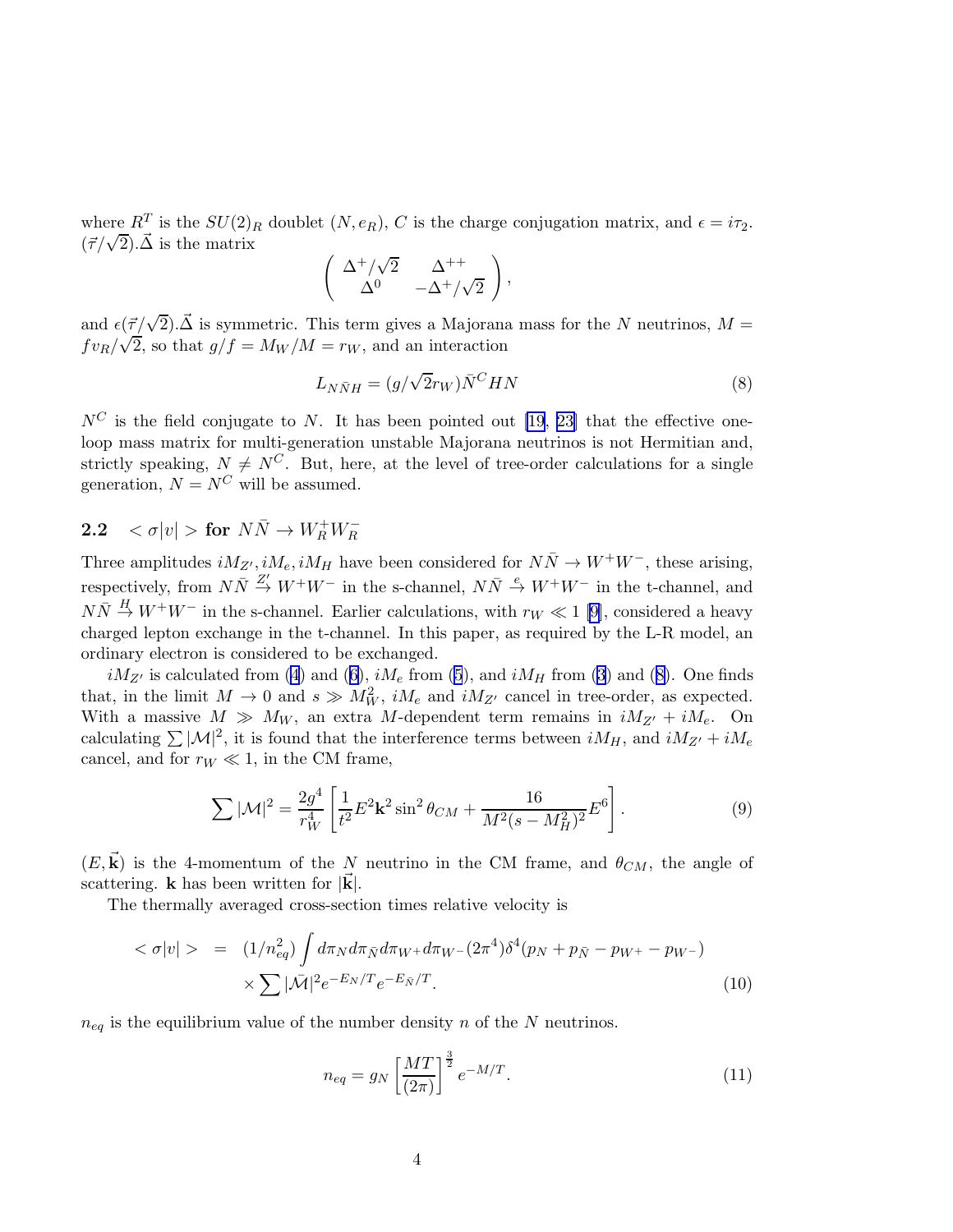<span id="page-4-0"></span> $g_N = 2$  for Majorana neutrinos. The measure  $d\pi_i = g_i d^3 p_i/[(2\pi)^3 2E_i]$ .  $\sum |\bar{\mathcal{M}}|^2$  is the spinaveraged matrix element squared, with symmetry factor 1/2!, arising from the identification  $N = N^C$ .

The invariant integral  $\int d\pi_{W^+} d\pi_{W^-}(2\pi)^4 \delta^4(p_N+p_{\bar{N}}-p_{W^+}-p_{W^-}) \sum |\bar{\mathcal{M}}|^2$  is calculated in the CM frame, then transformed to the comoving "lab" frame, in which  $N, \overline{N}$  have energies  $E_N, E_{\bar{N}}$ , respectively, and thermally averaged according to [\(10](#page-3-0)). In all calculations, N neutrinos are non-relativistic, *viz.*  $E_N = M + \frac{k_N^2}{2M}$ ,  $\frac{k_N^2}{2M} \ll M^2$ . This is because the interesting region for decoupling studies of a massive particle has  $T \ll M$ .

The result is

$$
\langle \sigma | v | \rangle = \frac{1}{2!} \frac{g^4}{64\pi r_W^4} \left[ \frac{T}{M^3} + \frac{16}{M^2 (4 - r_H^2)^2} \left\{ 1 - \frac{3T (4 + r_H^2)}{2M (4 - r_H^2)} \right\} \right]. \tag{12}
$$

 $r_H = M_H/M$ .

The first term arises from  $Z'$ - and e-exchange, and apart from the  $1/2$ ! factor, agrees with theresult of [[11\]](#page-13-0), where the results of [\[9](#page-13-0)] have been considered in the limit  $s \to 4M^2$ . The second term originates from H-exchange. In the calculation of this term, a further approximation has been made, *viz.*  $4k^2 \ll |4M^2 - M_H^2|$ , *i.e.*, this calculation is reliable provided  $M_H$  is not very near in value to 2M. In [\[9\]](#page-13-0), the H-exchange contribution was found to be negligible as  $s \to 4M^2$ , because of a factor  $(s - 4M^2)$  which arises for Dirac neutrinos. For Majorana neutrinos, this factor is absent, and this term cannot be neglected. As noted earlier, there is no interference between the H-exchange amplitude and those arising from  $Z'$ - and e-exchange. In [\[12\]](#page-13-0), only the first term in (12) was considered, which is the approximation  $M_H \gg M$ .

The processes  $N\bar{N} \to F\bar{F}$ , where F is a relevant fermion, have not been considered here. For  $M \gg M_W$ , the contribution of these processes is small compared to that of  $N\bar{N} \rightarrow$  $W^+W^-$  [[9](#page-13-0)], and their effect on decoupling is overshadowed by the effects of  $N\bar{N} \to W^+W^$ and the anomalous reduction of N neutrinos[[12](#page-13-0)].

#### 2.3 Thermally averaged decay width of  $N$  neutrinos

The decay width for  $N \to W^+ + e^-$  can be calculated from [\(5\)](#page-2-0). Calculation gives the spin-averaged matrix element squared in the neutrino rest frame

$$
\sum |\bar{\mathcal{M}}|^2 = g^2 \left[ \frac{1}{2} M \mathbf{p} + \frac{M(M - \mathbf{p}) M \mathbf{p}}{M_W^2} \right]
$$

with  $\mathbf{p} = \frac{1}{2}M(1 - r_W^2)$  being the momentum of the decay products, resulting in the width

$$
\Gamma_e = \frac{g^2 M}{32\pi} (1 - r_W^2)^2 \left( 1 + \frac{1}{2r_W^2} \right). \tag{13}
$$

In the frame in which the neutrino has energy  $E_N$ , the width becomes

$$
\Gamma_e^E = (M/E_N)\Gamma_e. \tag{14}
$$

,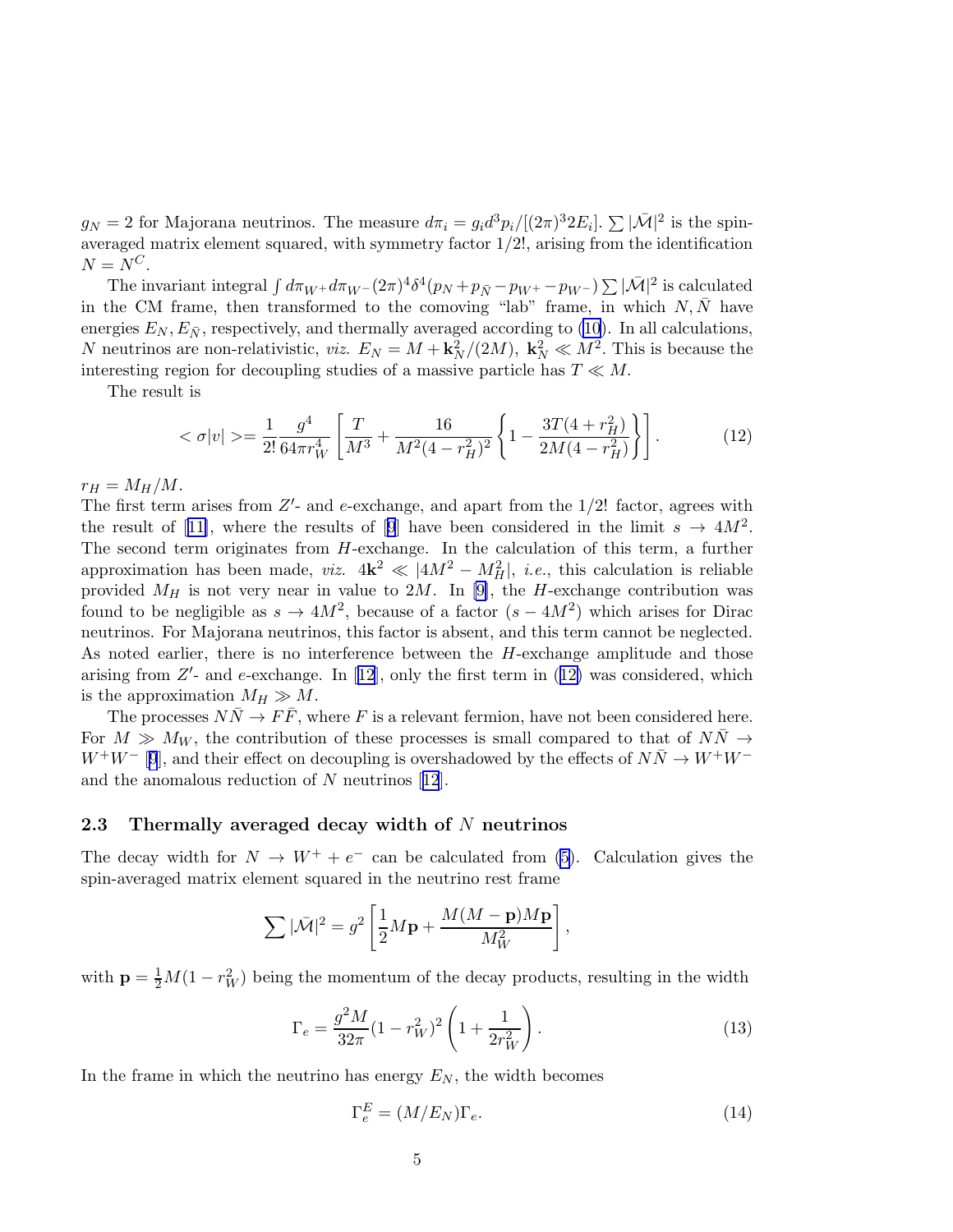<span id="page-5-0"></span>The thermally averaged decay width [\[24](#page-14-0), [25\]](#page-14-0) is defined as

$$
\begin{array}{rcl}\n\bar{\Gamma}_e & = & (1/n_{eq}) \int d\pi_N d\pi_{W^+} d\pi_{W^-} (2\pi)^4 \delta^4(p_N - p_{W^+} - p_{W^-}) \sum |\bar{\mathcal{M}}|^2 e^{-E_N/T} \\
& = & (1/n_{eq}) \int (g_N d^3 p_N / (2\pi)^3) \Gamma_e^E e^{-E_N/T}.\n\end{array}
$$

Using  $(13)$  and  $(14)$ , one gets

$$
\bar{\Gamma}_e = \frac{g^2 M}{32\pi} (1 - r_W^2)^2 \left( 1 + \frac{1}{2r_W^2} \right) \left( 1 - \frac{3T}{2M} \right). \tag{15}
$$

The calculation has been done in the approximation  $T \ll M$ ,  $\mathbf{k}_N^2 \ll M^2$ . For  $M \gg M_W^2$ ,

$$
\bar{\Gamma}_e = \frac{g^2 M}{64\pi r_W^2} \left( 1 - \frac{3T}{2M} \right). \tag{16}
$$

Ifthe mass of the N neutrino is greater than the  $\Delta^+$  mass, ([7](#page-2-0)) allows the decay  $N \rightarrow$  $\Delta^+ + e^-$ . The corresponding

$$
\sum |\bar{M}|^2 = (1/2)f^2(M^2 - M_+^2),
$$

where  $M_+$  is the  $\Delta^+$  mass. In the rest frame of the neutrino, this decay width comes out as

$$
\Gamma_{+} = (g^2/64\pi)(M^2/M_W^2)M(1 - r_+^2)^2,
$$
\n(17)

where  $r_{+} = M_{+}/M$ . There is another Yukawa piece of the Lagrangian

$$
L_{LR\Phi} = \sum_{i,j} (h_{ij}\bar{L}_i \Phi R_j + h'_{ij}\bar{L}_i \tau_2 \Phi^* \tau_2 R_j) + h.c.
$$
 (18)

The scalar field  $\Phi$  transforms under the gauge group as  $(\frac{1}{2}, \frac{1}{2})$  $(\frac{1}{2}, 0)$  and is represented by the matrix

$$
\Phi = \left( \begin{array}{cc} \phi^0 & \phi'^+ \\ \phi^- & \phi'^0 \end{array} \right).
$$

Such pieces have been used in different models to break CP and induce baryogenesis through leptogenesis $[4, 5, 17, 18, 19, 20]$  $[4, 5, 17, 18, 19, 20]$  $[4, 5, 17, 18, 19, 20]$  $[4, 5, 17, 18, 19, 20]$  $[4, 5, 17, 18, 19, 20]$  $[4, 5, 17, 18, 19, 20]$  $[4, 5, 17, 18, 19, 20]$  $[4, 5, 17, 18, 19, 20]$  $[4, 5, 17, 18, 19, 20]$  $[4, 5, 17, 18, 19, 20]$  $[4, 5, 17, 18, 19, 20]$ . If one generation is considered, the coupling constant h contributes to the electron mass and must be very small. To fit the observed baryon asymmetry, with N mass in the TeV range,  $|h_{ij}|^2$  values of the order of  $10^{-10}$  to  $10^{-13}$  have been considered [\[4](#page-13-0), [5\]](#page-13-0). In this situation, as CP breaking has not been considered here, and only one generation taken into account, it has not been thought useful to consider N-decays arising from (18). In any case, it will be found that any enhancement of the decay width given in (15) and (16) will only strengthen the main conclusion of the paper.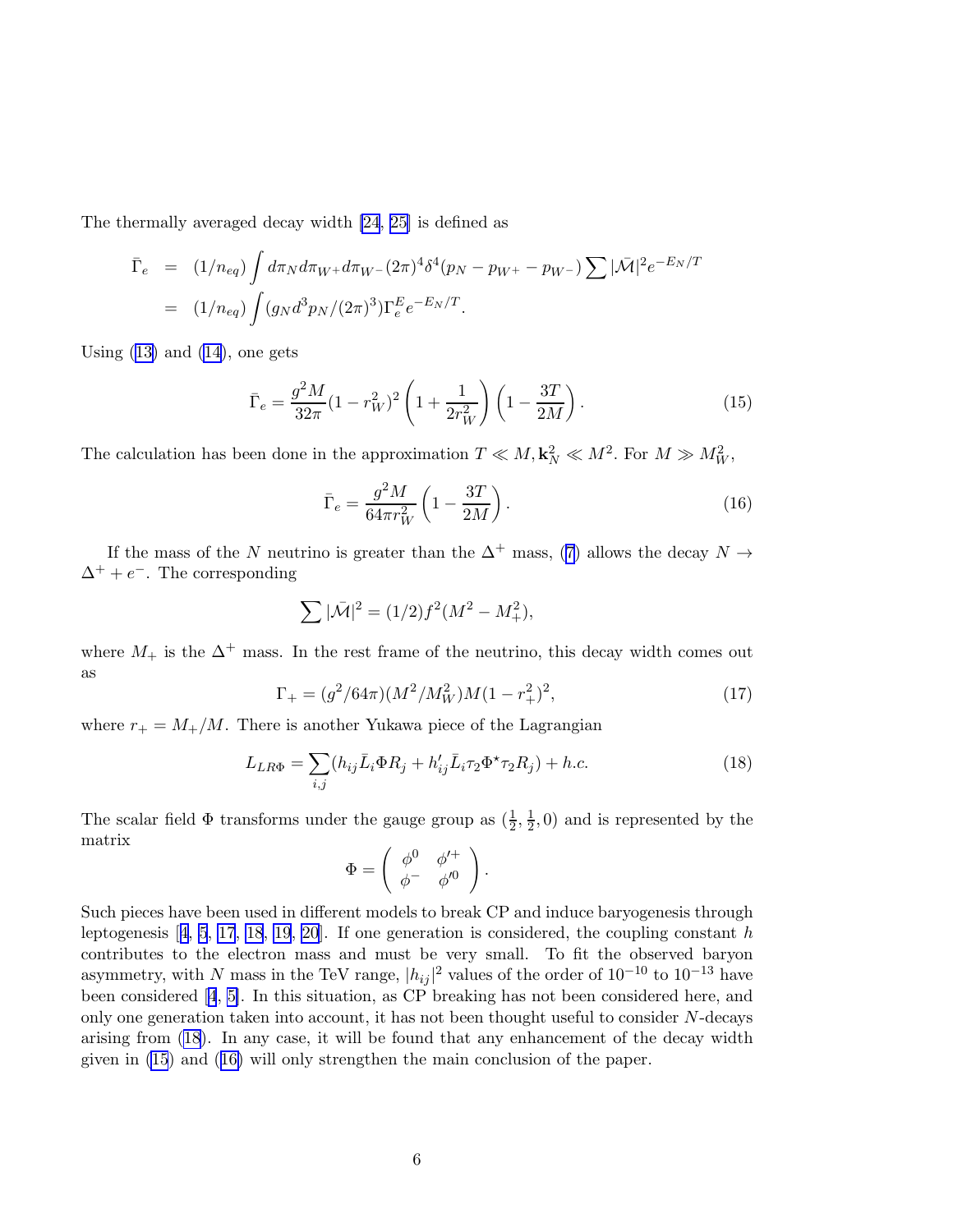#### 2.4 Anomalous generation of Majorana neutrinos

The one generation, sphaleron-mediated, fermion number violating transition rate per unit volume, with  $|\Delta L| = 1$ ,  $|\Delta B| = 1$ , for the quantum anomaly, involving the  $SU(2)_R$  gauge group, was written, in [\[12\]](#page-13-0),by extrapolation from the  $SU(2)_L$  case [[26](#page-14-0)], as

$$
A_R = (1.4 \times 10^6) \left(\frac{bM_W^7}{g^6 T^3}\right) \left[1 - \left(\frac{T}{zM_W}\right)^2\right]^{7/2} \times \exp\left\{-\frac{16\pi M_W}{g^2 T} \left[1 - \left(\frac{T}{zM_W}\right)^2\right]^{1/2}\right\}.
$$
 (19)

 $M_W$  is the zero temperature  $W_R$  mass.  $z = T_R/M_W$ , where  $T_R$  is the critical temperature associated with the breaking of the  $SU(2)_R$  gauge symmetry. So, z is essentially a quantity which reflects the uncertainty in the values of the L-R model parameters, while  $b$  captures the uncertainties involved in the extrapolation from the  $SU(2)_L$  to the  $SU(2)_R$  case in addition to those in the estimation of the prefactor of the anomaly driven transition[[27\]](#page-14-0).

In $[12]$  $[12]$ , the anomalous rate of reduction of N neutrinos was considered, maintaining a distinction between N and  $N^C$ . Here,  $N = N^C$  neutrinos are considered, to maintain uniformity with the  $N\bar{N} \rightarrow W^{+}W^{-}$  calculations. This entails an extra factor of 2, as seen below.

For an anomalous process l, with  $\Delta_L = +1$ , such that

$$
l: i+j+\cdots \to N+a+b+\cdots,
$$

one writes [\[12](#page-13-0)],

$$
A_{l} = \int d\pi_{N} d\pi_{a} d\pi_{b} \cdots d\pi_{i} d\pi_{j} \cdots |\mathcal{M}_{l}|^{2}
$$
  
 
$$
\times (2\pi)^{4} \delta^{4}(p_{N} + p_{a} + p_{b} + \cdots - p_{i} - p_{j} - \cdots) f_{N}^{eq} f_{a} f_{b} \cdots
$$
  
=  $I_{l} n_{eq},$  (20)

where  $I_l$  contains the result of the phase space integrations, apart from  $n_{eq}$  [[24, 25\]](#page-14-0), and  $i, j, \dots a, b, \dots$  are all supposed to be in equilibrium.

Taking the view that leptogenesis and baryogenesis are effects of a smaller order, CP-symmetryis assumed. Then [[12](#page-13-0)], for each process l, there is a  $\Delta L = -1$  process

$$
\bar{l}':N+a+b+\cdots\to i+j+\cdots,
$$

with the same  $|\mathcal{M}_l|^2$ . For this process,

$$
A_{\bar{l}'} = \int d\pi_N d\pi_a d\pi_b \cdots d\pi_i d\pi_j \cdots |\mathcal{M}_l|^2
$$
  
\n
$$
\times (2\pi)^4 \delta^4(p_N + p_a + p_b + \cdots - p_i - p_j - \cdots) f_N f_a f_b \cdots
$$
  
\n
$$
= I_{l} n
$$
\n(21)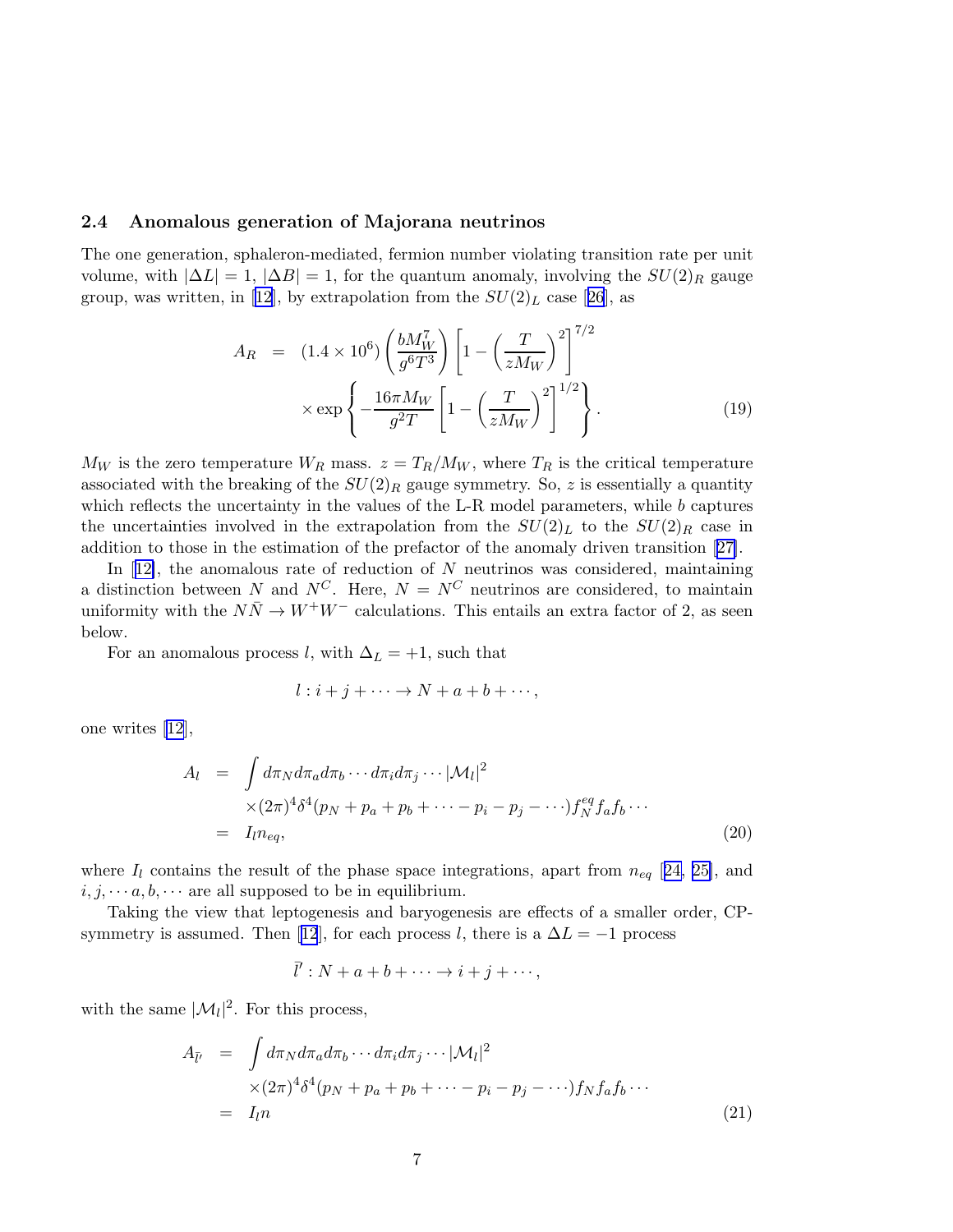<span id="page-7-0"></span>The  $\Delta L = +1$  processes, generating N neutrinos, add up to

$$
\sum_l A_l = n_{eq} \sum_l I_l = \frac{1}{2} A_R \exp(-\beta \mu_L/2),
$$

from[[26\]](#page-14-0).  $\mu_L = \mu_N$  is the chemical potential ( $\mu_e = 0$ , as electrons are in equilibrium). The  $1/2$  factor arises from the assumption  $[12]$ , that, to a first approximation, the rate of generation of one member of a lepton doublet may be taken to be the same as that of the other, near equilibrium (not a bad condition at decoupling when the neutrinos are just falling out of equilibrium).

Similarly,

$$
\sum_{\bar{l}'} A_{\bar{l}'} = n \sum_{l} I_{l} = \frac{1}{2} A_{R} \exp(+\beta \mu_{L}/2).
$$

So, for small  $\mu_N$  [[26\]](#page-14-0),

$$
n_{eq} \sum_{l} I_{l} \approx \frac{1}{2} A_{R} (1 - \beta \mu_{N}/2),
$$
  

$$
n \sum_{l} I_{l} \approx \frac{1}{2} A_{R} (1 + \beta \mu_{N}/2).
$$

One gets

$$
\sum_l I_l = A_R/(n + n_{eq}),
$$

and the anomalous rate of reduction of N neutrinos per unit volume

$$
A_N = \sum_{\bar{l}'} A_{\bar{l}'} - \sum_{l} A_l = \frac{n - n_{eq}}{n + n_{eq}} A_R.
$$
 (22)

This has an extra factor of 2, compared to [\[12](#page-13-0)], because anti-particle processes, which had to be considered separately there, do not appear here, because of the assumption  $N = N^C$ .

# 3 Effect of decay on decoupling

#### 3.1 The Boltzmann equation for  $N$  neutrinos

Using the results of the last section, one can write the Boltzmann equation

$$
\frac{dn}{dt} + 3Hn = -2 < \sigma|v| > (n^2 - n_{eq}^2) - 2\bar{\Gamma}_e(n - n_{eq}) - \frac{n - n_{eq}}{n + n_{eq}}A_R,\tag{23}
$$

where the second term on the left gives the effect of expansion, and the three terms on the right are to be taken from([12](#page-4-0)),([16](#page-5-0)), and (22), respectively.

The expression for the Hubble parameter  $H$  is

$$
H = 1.66g^{\star \frac{1}{2}}T^2/M_{Pl}.\tag{24}
$$

 $g^*$  is taken  $\approx 100$ , and  $M_{Pl} = 1.22 \times 10^{19}$  GeV. The 2 factor with  $\langle \sigma | v | \rangle$  appears because two neutrinos are disappearing in  $N\overline{N} \to W^+W^-$ , considering  $N = N^C$ . The 2 factor with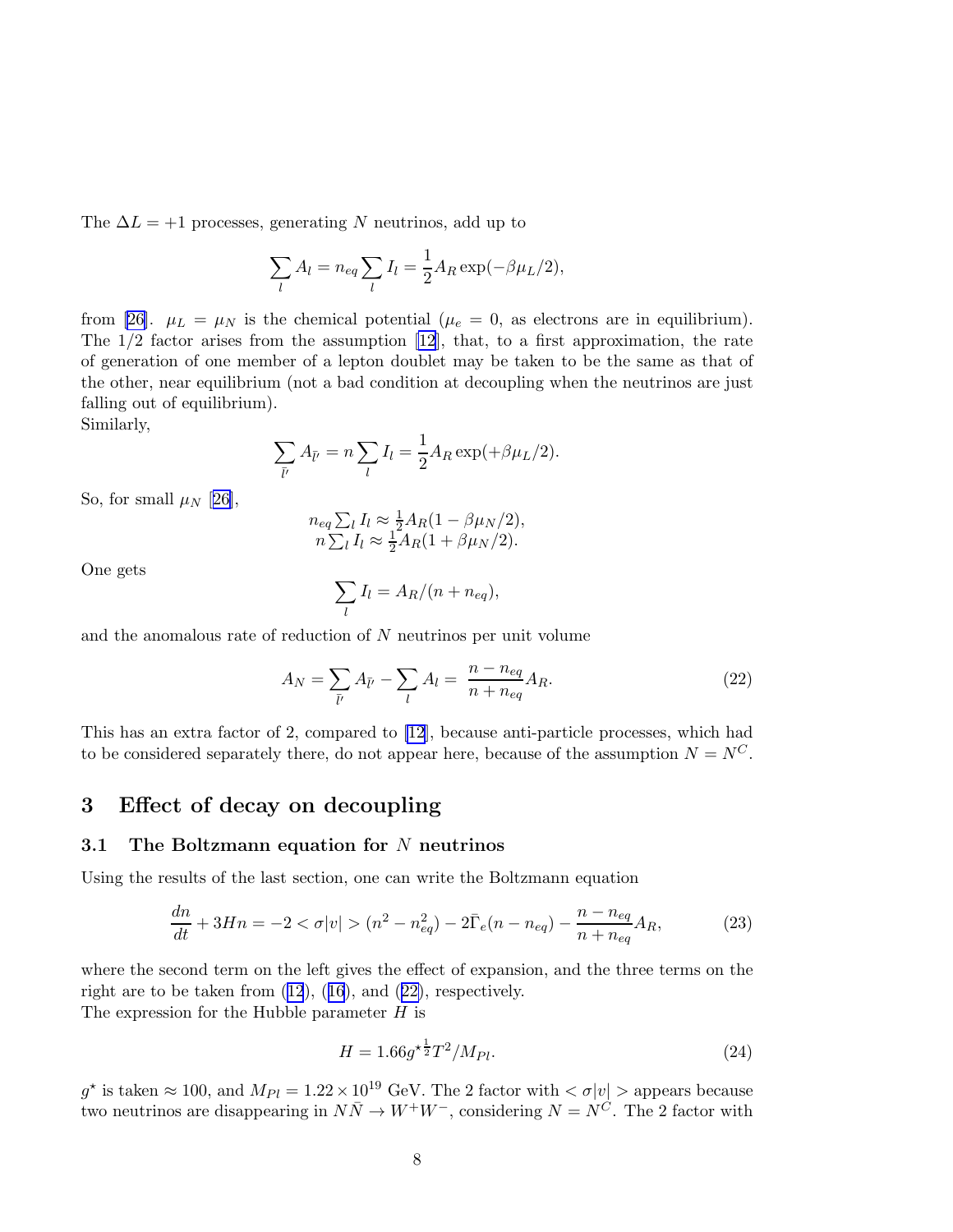<span id="page-8-0"></span> $\overline{\Gamma}_e$  appears because of the two decay channels  $N \to W^+ + e^-$  and  $N \to W^- + e^+$ . Writing  $x = M/T$  and  $Y = n/s$ , where  $s = g^{*S}(2\pi^2/45)T^3$ , with  $g^{*S} \approx 100$ , [\(23](#page-7-0)) becomes

$$
\frac{dY}{dx} = -f(x)(Y^2 - Y_{eq}^2) - d(x)(Y - Y_{eq}) - g(x)\frac{Y - Y_{eq}}{Y + Y_{eq}}.\tag{25}
$$

In (25),

$$
f(x) = \left(\frac{1.41 \times 10^{16} \text{ GeV}}{M_W}\right) \left(\frac{a}{x}\right)^3 \left[\frac{2x}{(1 - r_H^2/4)^2} - h(r_H)\right],\tag{26}
$$

where  $a = 1/r_W = M/M_W$  and

$$
h(y) = \frac{1}{(1 - y^2/4)^3} \left[ 1 + y^2 \left\{ (1 - y^2/8)(1 - y^2/4) + 5/4 \right\} \right],
$$
 (27)

$$
d(x) = \left(\frac{3.08 \times 10^{15} \text{ GeV}}{M_W}\right) ax \left[1 - \frac{3}{2x}\right],\tag{28}
$$

$$
g(x) = \left(\frac{3.06 \times 10^{23} \text{ GeV}}{M_W}\right) \frac{b}{a} \left[\frac{1}{u^2} - \frac{1}{z^2}\right]^{\frac{7}{2}}
$$

$$
\times \exp\left\{-118.98\left[\frac{1}{u^2} - \frac{1}{z^2}\right]^{\frac{1}{2}}\right\},\tag{29}
$$

with  $u = a/x = T/M_W$ .

Writing  $Y = Y_{eq} + \Delta$ , it is noted that, before decoupling, Y is close to  $Y_{eq}$ , and  $\Delta'$  may be put equal to zero. Then, (25) may be put in the form

$$
\Delta = \frac{-Y'_{eq}}{f(x)(2Y_{eq} + \Delta) + d(x) + \frac{g(x)}{2Y_{eq} + \Delta}}.
$$

From  $n_{eq}$  in [\(11](#page-3-0)), one gets

$$
Y_{eq} = 2.89 \times 10^{-3} x^{\frac{3}{2}} e^{-x}
$$
, and  $Y'_{eq} \approx -Y_{eq}$ ,

at decoupling, when it is expected that  $x = x_d \gg 1$ . The criterion for decoupling may be takenas  $\Delta = c'Y_{eq}$ , where c' is of order 1. As in [[12](#page-13-0)], c' is chosen to be 1. Then, the condition for decoupling is

$$
3f(x_d)Y_{eq}(x_d) + d(x_d) + \frac{g(x_d)}{3Y_{eq}(x_d)} = 1
$$
\n(30)

This is the key condition in our analysis of decoupling. Each factor on the lhs of (30) is positive[[28\]](#page-14-0). So, there is no scope for cancellation between different terms. We will show in the following subsections that, in fact, the condition can never be satisfied. The argument proceeds as follows. First, we consider (30), excluding the second (decay) term in the lhs. We show that there is a value  $x_a$ , which we obtain numerically below, such that, for  $x < x_a$ or  $x > x_a$ , the lhs is, respectively, greater or less than unity in the absence of decay. We then check that for  $x > x_a$  the decay term is much larger than unity so that there is no value of  $x (= M/T)$  for which eq. (30) is satisfied.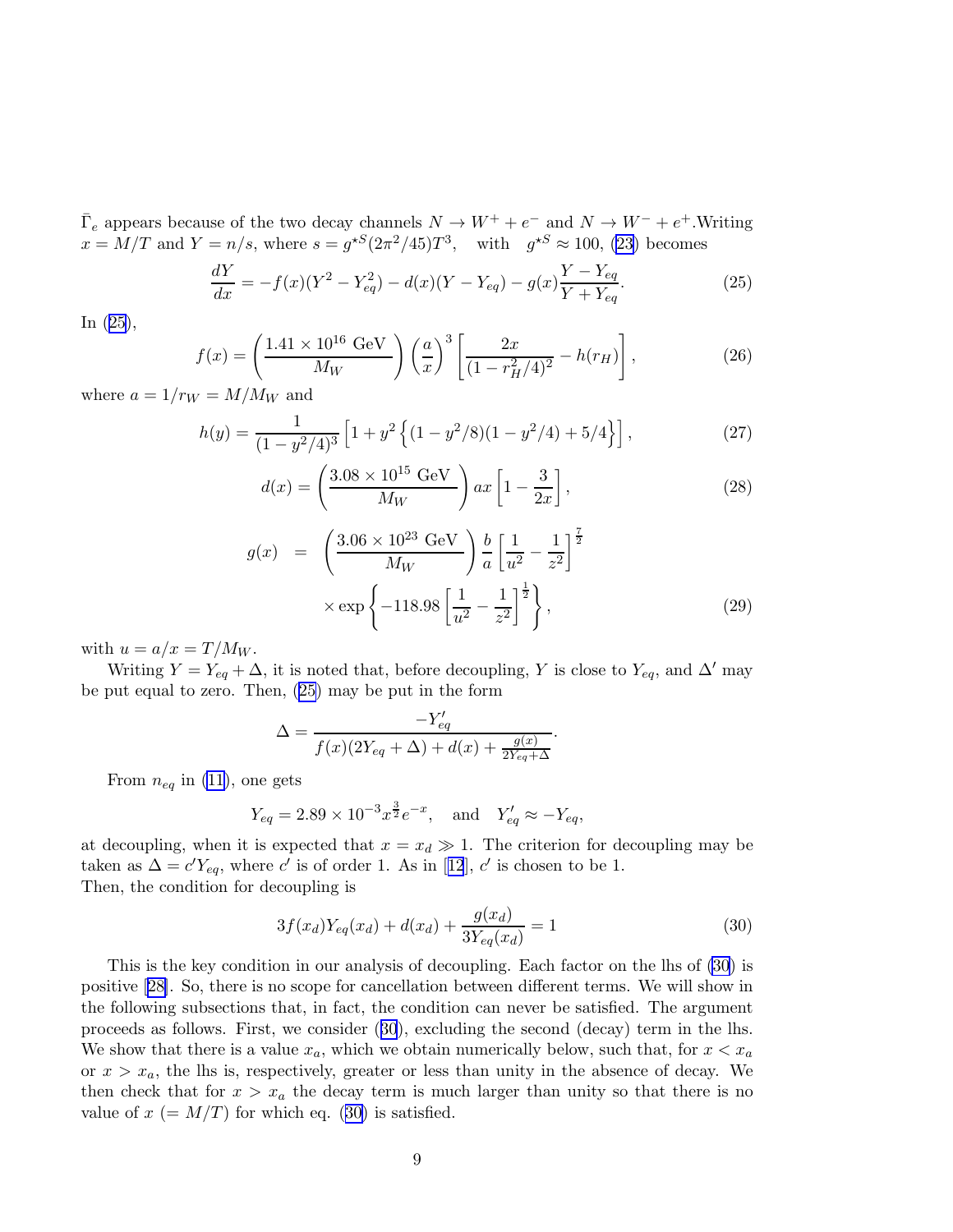#### <span id="page-9-0"></span>3.2 Decoupling in the absence of decay

First,  $d(x_d)$  is omitted, and the decoupling condition

$$
l(x) = 3f(x)Y_{eq}(x) + \frac{g(x)}{3Y_{eq}(x)} = 1
$$
\n(31)

is solved to give  $x = x_a$ .  $x_a$  represents the value of  $M/T$  for which decoupling would occur in the absence of decay.

 $Y_{eq}$  gives a factor  $e^{-x}$ , and, so, the term with  $f(x)$  increases as x decreases.  $g(x)$  has an exponential factor of the form  $e^{-E_{sp}/T} = e^{-Kx/a}$  [[12](#page-13-0), [14,](#page-13-0) [26,](#page-14-0) [29, 30](#page-15-0)], where  $E_{sp}$  is the energy of the sphaleron mode which decays to cause anomalous  $L$  generation. The kinematic constraint on N production,  $E_{sp} > M$ , gives  $K/a > 1$  [\[12](#page-13-0)], and so  $g(x)/Y_{eq} \sim e^{-(\frac{K}{a}-1)x}$ , and, again, increases as x decreases. This means that  $l(x) > 1$  if  $x < x_a$ . So,  $x < x_a$  will not satisfy the decoupling condition([30\)](#page-8-0). Therefore, on the whole, it may be said approximately [\[24\]](#page-14-0) that, for  $x > x_a$ , the annihilation rate plus the anomalous reduction rate is less than H.

This programme is followed numerically. First, for definiteness, we fix b and  $z$ , the two parametersin the expression for  $g(x)$  – see eq. ([29\)](#page-8-0) – at the values 1 and 4, respectively [\[12](#page-13-0)]. *a* is varied from 2-100, for  $r_H^4 = 0$ , 1, 3, 10 and  $x_a$  found by solving (31) numerically.

| $r_H=1$          |                  | $r_H=3$        |                  | $r_{H} = 10$   |                  |
|------------------|------------------|----------------|------------------|----------------|------------------|
| $\boldsymbol{a}$ | $\boldsymbol{x}$ | $\alpha$       | $\boldsymbol{x}$ | a              | $\boldsymbol{x}$ |
| $\overline{2}$   | 25.79            | $\overline{2}$ | 25.06            | $\overline{2}$ | 22.30            |
| 5                | 28.49            | 5              | 27.74            | 5              | 24.89            |
| 10               | 30.54            | 10             | 29.77            | 10             | 26.86            |
| 20               | 32.60            | 20             | 31.81            | 20             | 28.83            |
| 50               | 35.32            | 50             | 34.52            | 50             | 32.18            |
| 75               | 73.77            | 75             | 73.77            | 75             | 73.77            |
| 100              | 238.83           | 100            | 238.83           | 100            | 238.83           |

Table I:  $x = M/T$  at decoupling for different choices of  $a = M/M_W$  and  $r_H = M_H/M$  without the inclusion of the decay contribution in the Boltzmann equation.  $M_W$  has been chosen to be 4000 GeV

The results for  $M_W = 4000$  GeV are shown in Table I for  $r_H=1,3,10$ . There is a clear trend, showing an increase in  $x_a$  for an increase in a (constant  $r_H$ ), and a decrease in  $x_a$ for an increase in  $r_H$  (constant a). The values for  $r_H$ =100 and  $r_H$ =1000, we have checked, do not differ at all.It is safe to say that  $x_a > 20$  for the parameter ranges considered.

We now address the uncertainty regarding the anomalous rate [[27](#page-14-0)]. The uncertainty is embodied in the parameters b and z appearing in the expression for this rate. The parameter $z = T_R/M_W$  is of order unity  $(z = 3.8$  in the  $SU(2)_L$  case [[26\]](#page-14-0)). To gauge the

 ${}^4h(r_H)$  assumes its asymptotic value of -2 for  $r_H > 5$ .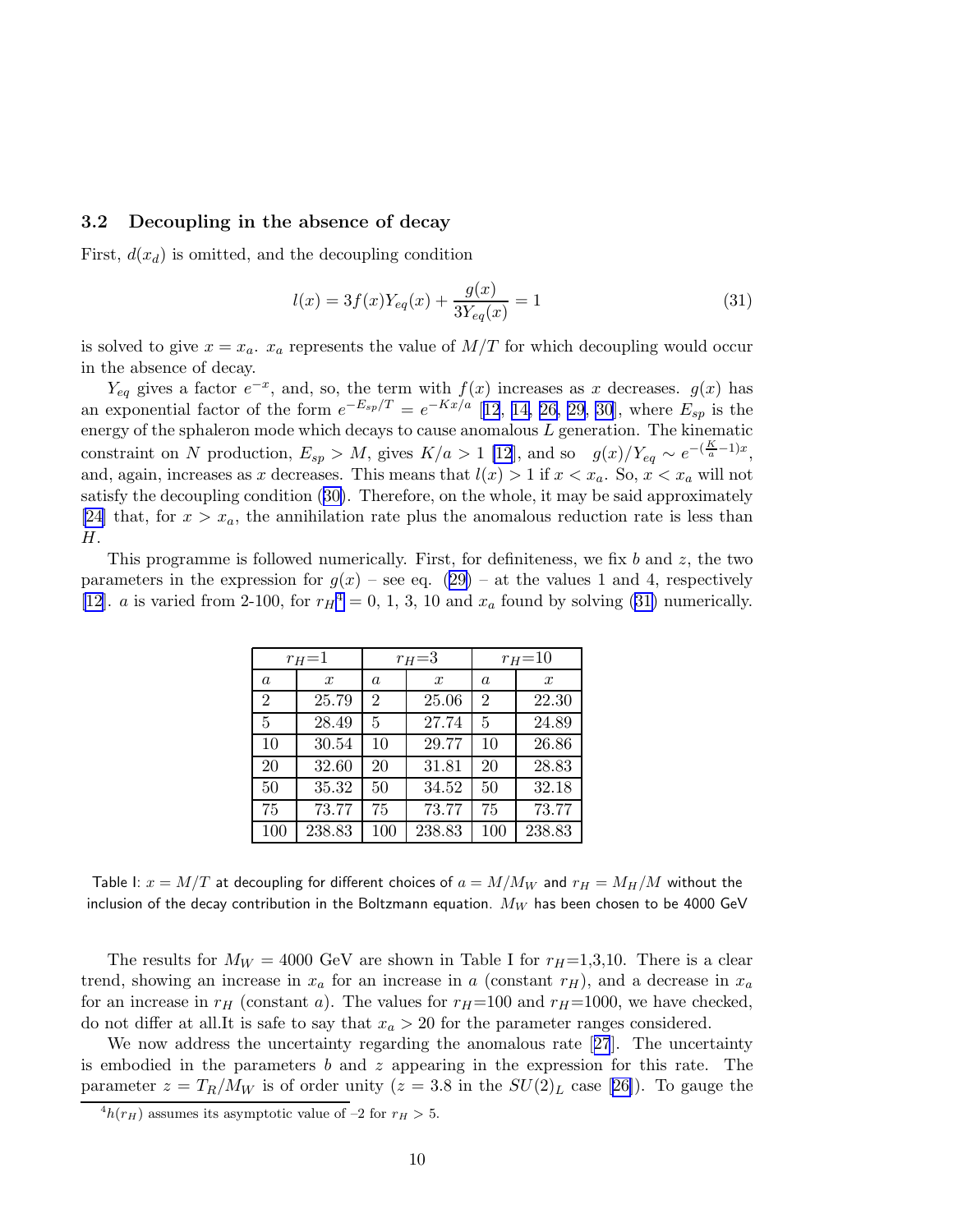|                 | $a=2$         | $a=50$    |                  |  |
|-----------------|---------------|-----------|------------------|--|
| h               | $\mathcal{X}$ | h         | $\boldsymbol{x}$ |  |
| $10^{3}$        | 22.30         | $10^3$    | 36.79            |  |
| 10 <sup>2</sup> | 22.30         | $10^2$    | 35.11            |  |
| 10              | 22.30         | 10        | 33.50            |  |
| 1               | 22.30         | 1         | 32.18            |  |
| $10^{-1}$       | 22.30         | $10^{-1}$ | 31.60            |  |
| 10              | 22.30         | 10        | 31.47            |  |
| 1 <sup>1</sup>  | 22.30         |           | 31.46            |  |

Table II: Effect of uncertainty in anomalous rate on the results of Table I

sensitivity of the results on z, a calculation was made with  $a=50$  (to give good weightage to theanomalous transition factor  $g(x)$  and  $r_H=1$ .  $x_a$ , obtained by solving ([31](#page-9-0)), was 42 for  $z = 2, 35.6$  for  $z = 3$ , and reached an asymptotic value of 35.3 for  $z \ge 4$ . For  $r_H = 10$ ,  $x_a$  was 42 for  $z = 2$ , 35 for  $z = 3$ , and had an asymptotic value of 31.5. The conclusion  $x_a > 20$ , of the last paragraph is not disturbed. In  $[12]$ , the uncertainty in b was taken into account by varying it through six orders of magnitude about  $b = 1$ . We do a similar calculation for  $z = 4$ ,  $r_H = 10$ ,  $M_W = 4000$  GeV and present the results in Table II. It is clear that even this large variation of b through six orders of magnitude does not affect the conclusion of the previous paragraph.

For comparison, the results for  $M_W = 2000$  GeV, for the same values of the other parameters, are shown in Table III.

| $r_H = 1$      |                  | $r_H = 3$      |               | $r_{H} = 10$   |                  |
|----------------|------------------|----------------|---------------|----------------|------------------|
| a              | $\boldsymbol{x}$ | a              | $\mathcal{X}$ | $\overline{a}$ | $\boldsymbol{x}$ |
| $\overline{2}$ | 26.47            | $\overline{2}$ | 25.73         | 2              | 22.95            |
| 5              | 29.18            | 5              | 28.41         | 5              | 25.54            |
| 10             | 31.23            | 10             | 30.45         | 10             | 27.51            |
| 20             | 33.28            | 20             | 32.49         | 20             | 29.49            |
| 50             | 36.00            | 50             | 35.20         | 50             | 32.75            |
| 75             | 75.01            | 75             | 75.01         | 75             | 75.01            |
| 100            | 242.83           | 100            | 242.83        | 100            | 242.83           |

Table III: Same as in Table I but for  $M_W = 2000$  GeV

The expectation that  $l(x)$  – see eq. [\(31](#page-9-0)) – decreases below 1, as x increases through  $x_a$ , was verified numerically for  $M_W = 4000$  GeV, and  $a = 10,20,50,75$ , for each of  $r_H=1,10$ .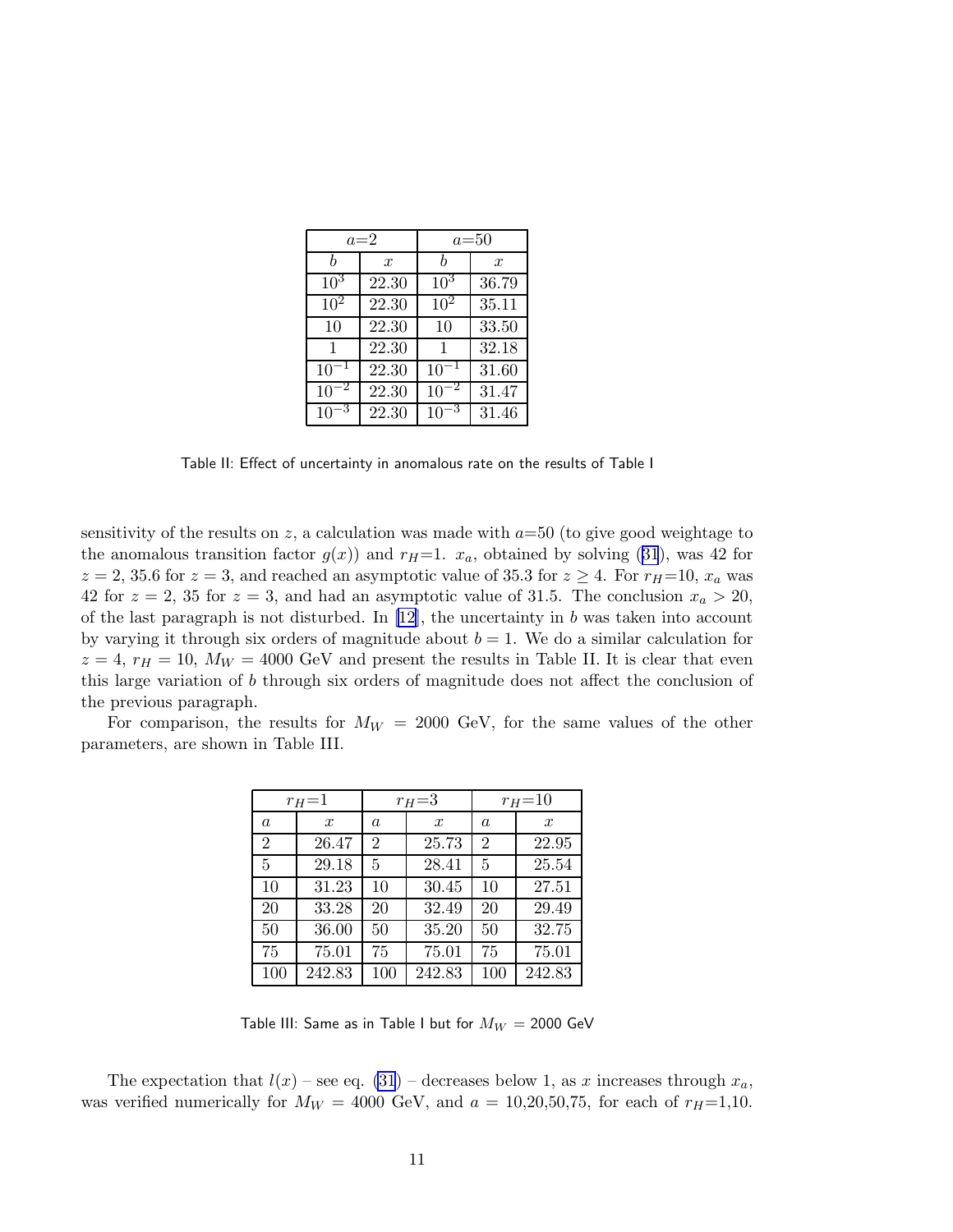| $r_H=1$          |                       |                  |                       | $r_{H} = 10$     |                       |                  |                       |
|------------------|-----------------------|------------------|-----------------------|------------------|-----------------------|------------------|-----------------------|
| $a=10$           |                       | $a=50$           |                       | $a=10$           |                       | $a=50$           |                       |
| $\boldsymbol{x}$ | l(x)                  | $\boldsymbol{x}$ | $\iota(x)$            | $\boldsymbol{x}$ | l(x)                  | $\boldsymbol{x}$ | l(x)                  |
| 20               | $45.23 \times 10^3$   | 30               | 227.87                | 20               | $14.61 \times 10^{2}$ | 25               | $13.13 \times 10^3$   |
| 35               | $1.09 \times 10^{-2}$ | 40               | $8.70 \times 10^{-3}$ | 30               | $3.67 \times 10^{-2}$ | 40               | $1.51 \times 10^{-4}$ |

Table IV shows the results for  $r_H = 1,10$ , and  $a = 10,50$ .

Table IV: Behavior of  $l(x)$  [\(31](#page-9-0)) around  $x_a$  in the absence of decay.  $M_W = 4000$  GeV for this Table.

#### 3.3 Effect of decay

From the numerical results of the previous subsection it would be safe to say that for  $x < 20, l(x) > 1$ . Now, if one looks at  $d(x)$  [\(28\)](#page-8-0), it is clear that, for  $x > 20, d(x) \gg 1$ , and, moreover, as x increases further,  $d(x)$  increases. So, there is no possibility of the decoupling condition [\(30\)](#page-8-0) being satisfied.

 $d(x)$ , of course, has a simple physical meaning. In the lhs of  $(23)$ ,

$$
\frac{dn}{dt}+3Hn=Hsx\frac{dY}{dx}.
$$

Comparing [\(23](#page-7-0)) and [\(25\)](#page-8-0),  $d(x) = (2\overline{\Gamma}_e/Hx)$ . If  $d(x) \gg 1$  for  $x = x_a$ , with  $x_a \sim 20$ , this means that  $\bar{\Gamma}_e \gg H$  at this point. Considering the physical meaning of  $x_a$ , it may be concluded that, although, at temperatures lower than  $T_a = M/x_a$ , the annihilation rate plus anomalous reduction rate falls below the expansion rate, the decay rate remains much faster than the expansion, and this prevents decoupling.

In the absence of decoupling, the fast decay constrains the  $N$  neutrino number density to follow the equilibrium density  $\sim e^{-M/T}$ . There is no out-of-equilibrium decay.

One may check that this conclusion is not an artefact of the approximation  $M^2 \gg M_W^2$ in the calculations. Without this approximation, [\(15](#page-5-0)) gives the decay rate

$$
\bar{\Gamma}_e = \frac{g^2 M (a^2 - 1)^2 (a^2 + 2)(1 - (3/2x))}{64\pi a^4} \tag{32}
$$

so that

$$
d(x) = \left(\frac{3.08 \times 10^{15} \text{ GeV}}{M_W}\right) \frac{(a^2 - 1)^2 (a^2 + 2)x}{a^5} \left[1 - \frac{3}{2x}\right].
$$
 (33)

Simple calculation shows that if  $d(x)$  is to be < 1, for  $x \sim 20$ , then one must have  $a \sim 1$ , to 1 part in  $10^7$  (for  $M_W = 4000$  GeV). There is no reason for such fine tuning between N and W masses.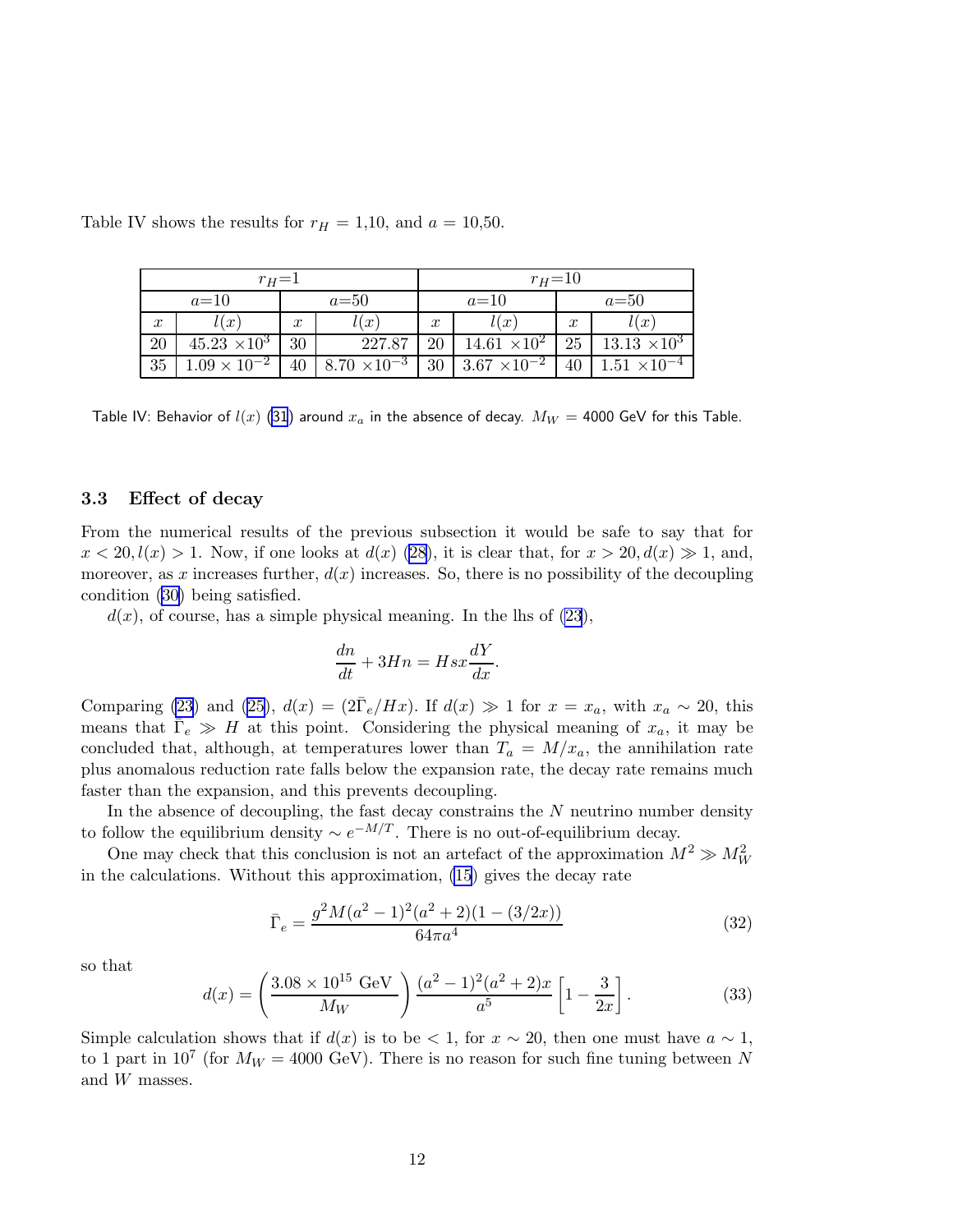If the N decay width is augmented by the  $\Delta^+, e^-$  channel, *i.e.*, if  $M > M_+$ ,

$$
d(x) = \left(\frac{3.08 \times 10^{15} \text{ GeV}}{M_W}\right) \left[\frac{(a^2 - 1)^2 (a^2 + 2)}{a^5} + a(1 - r_+^2)^2\right] x \left[1 - \frac{3}{2x}\right].
$$
 (34)

In this case, if  $d(x)$  is to be < 1 for  $x \sim 20$ , with  $M_W = 4000$  GeV, not only must  $r_W \sim 1$ , but, also,  $r_+ \sim 1$ , each to 1 part in 10<sup>7</sup>, an unacceptable situation.

Clearly, if the decay width is further augmented by introducing other channels, this will change  $\Gamma_e$ , but not the x-dependence of  $\overline{\Gamma}_e$  or  $d(x)$ , so that  $d(x) < 1$  for  $x \sim 20$  will be an even remoter possibllity.

 $d(x)$  can be decreased by increasing  $M_W$ . Taking  $r_H = 1$ , a little calculation shows that  $d(x) = 0.999$  and  $l(x) = 0.001$  for  $x = 4.25$  and  $M_W = 1.7 \times 10^{16}$  GeV if  $a = 2$ , and for  $x = 6.6$  and  $M_W = 1.6 \times 10^{17}$  GeV if  $a = 10$ .

This scale of  $M_W$  agrees with [\[20](#page-14-0)] where the decoupling condition was, however, chosen simply as  $\bar{\Gamma}_e < H$  at  $T = M$ ,  $\bar{\Gamma}_e$  having been assigned the value  $g^2T/8\pi$ . In this paper, we have calculated  $\Gamma_e = \frac{g^2 (M^2 - M_W^2)^2 (1 + M^2 / 2M_W^2)}{32 \pi M^3}$ , and taken the thermal average of  $(M/E_N)\Gamma_e$ for  $T < M$ . We have used a decoupling criterion which includes the effect of annihilations and anomalous reduction, for a wide range of the parameters  $r_H = M_H/M$  and  $r_W =$  $M_W/M$ . Also, our method of approximate solution of the Boltzmann equation keeps the temperature of decoupling open and calculable, e.g., in the previous paragraph it was found that decoupling occurs for  $M > 10^{16}$ ,  $(10^{17})$  GeV at  $T = M/4$   $(M/6)$ , and not at  $T = M$ .

So, the main point which emerges is that for there to be decoupling of massive neutrinos in the L-R model, it is necessary to consider right-handed gauge boson mass values far above the physically expected L-R mass scale. Further as  $M = aM_W$ , the see-saw mechanism will, then, give values of the  $\nu$  mass, which will be unacceptably small, when compared to neutrino oscillation values of  $\Delta m^2$ .

### 4 Conclusions

It is to be concluded that, in the L-R model, with right-handed neutrino mass greater than the  $W_R$  mass, even when the annihilation plus anomalous reduction rate for these neutrinos has fallen below the expansion rate, the decay remains faster than expansion, and becomes increasingly faster. So, massive right-handed neutrinos will decay while remaining in equilibrium.

We find that this is true for a wide range of values of  $M_W/M$  and  $M_H/M$ , and also for a wide allowance of uncertainty in the anomalous rate.

As the equilibrium number density varies as  $e^{-M/T}$ , right-handed neutrinos rapidly dwindle in number once the temperature falls below their mass. The decay products, with much lower masses, equilibriate immediately. Hence, there is no question of influencing the present density of the universe, CMBR, and nucleosynthesis or later events, and no mass bound can be set for right-handed neutrinos in the L-R model, if their mass is greater than the  $W_R$  boson mass (apart from an upper bound from unitarity [\[10](#page-13-0), [11\]](#page-13-0)).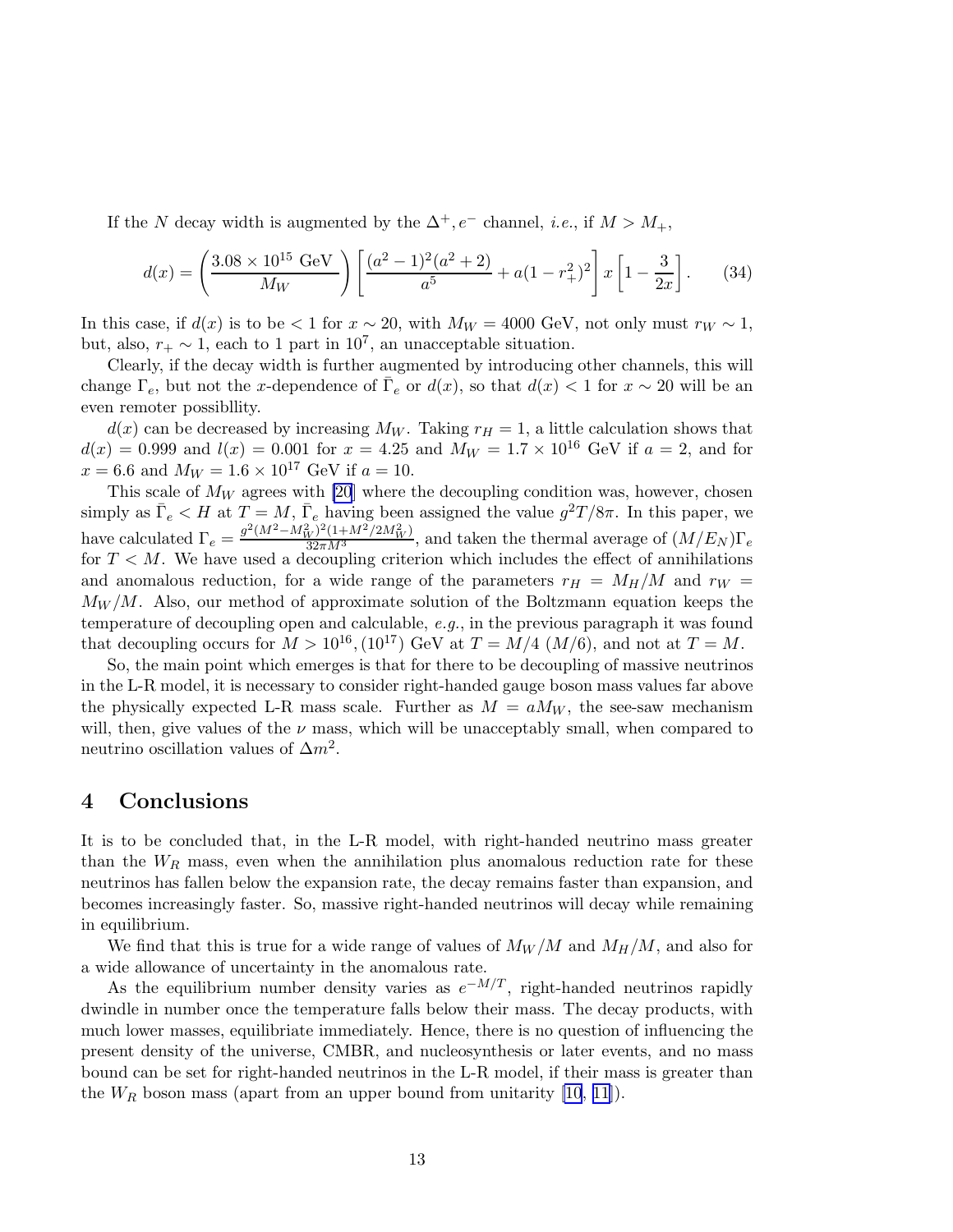<span id="page-13-0"></span>Because there is no out-of-equilibrium decay, the lepton (and baryon) number generation scenarios, utilising the decay of massive Majorana neutrinos will not work in the L-R model, if the neutrino mass is greater than the  $W_R$  boson mass, a result also previously noted in [\[20](#page-14-0)].

Acknowledgement: The research of AR has been supported in part by a grant from C.S.I.R., India. PA wishes to thank Dr. S. Datta of Presidency College, Calcutta, for permission to use facilities.

## References

- [1] M. Gell-Mann, P. Ramond, and R. Slansky, in Supergravity , edited by P. Van Niewenhuizen and D. Z. Freedman (North Holland, 1979); R. N. Mohapatra and G. Senjanovic, Phys. Rev. Lett. 44, 912 (1980).
- [2] J. M. Frére, L. Houart, J. M. Moreno, J. Orloff, and M. Tytgat, Phys. Lett. B  $314$ , 289 (1993).
- [3] J. Maalampi and N. Romanenko, Phys. Rev. D 60, 055002 (1999).
- [4] M. Fukugita and T. Yanagida, Phys. Lett. B 174, 45 (1986).
- [5] A. Pilaftsis, Phys. Rev. D **56**, 5431 (1997).
- [6] A. A. Andrianov and N. V. Romanenko, Phys. At. Nucl. 60, 2049 (1997).
- [7] Palash B. Pal and Rabindra N. Mohapatra, Massive Neutrinos in Physics and Astrophysics, 2nd ed. (World Scientific, Singapore, 1998).
- [8] A. D. Dolgov and Ya-B. Zel'dovich, Rev. Mod. Phys. 53, 1 (1981); K. A. Olive and M. S. Turner, Phys. Rev. D 25, 213 (1982).
- [9] K. Enqvist, K. Kainulainen, and J. Maalampi, Nucl. Phys. B 317, 647 (1989).
- [10] Kim Griest and Marc Kamionkowski, Phys. Rev. Lett. 64, 615 (1990).
- [11] Kari Enqvist and Kimmo Kainulainen, Phys. Lett. B 264, 367 (1991).
- [12] Paramita Adhya and D. Rai Chaudhuri, Phys. Rev. D 61, 033002 (2000).
- [13] G. 't Hooft, Phys. Rev. Lett. 37, 8 (1976).
- [14] V. A. Kuzmin, V. A. Rubakov, and M. E. Shaposhnikov, Phys. Lett. B 155, 36 (1985). For reviews and discussions, see M. Shaposhnikov, Phys. Scr. T36, 183 (1991); A. D. Dolgov, Phys. Rep. 222, 309 (1992); A. G. Cohen, D. B. Kaplan, and A. E. Nelson, Ann. Rev. Nucl. Part. Sci. 43, 36 (1993).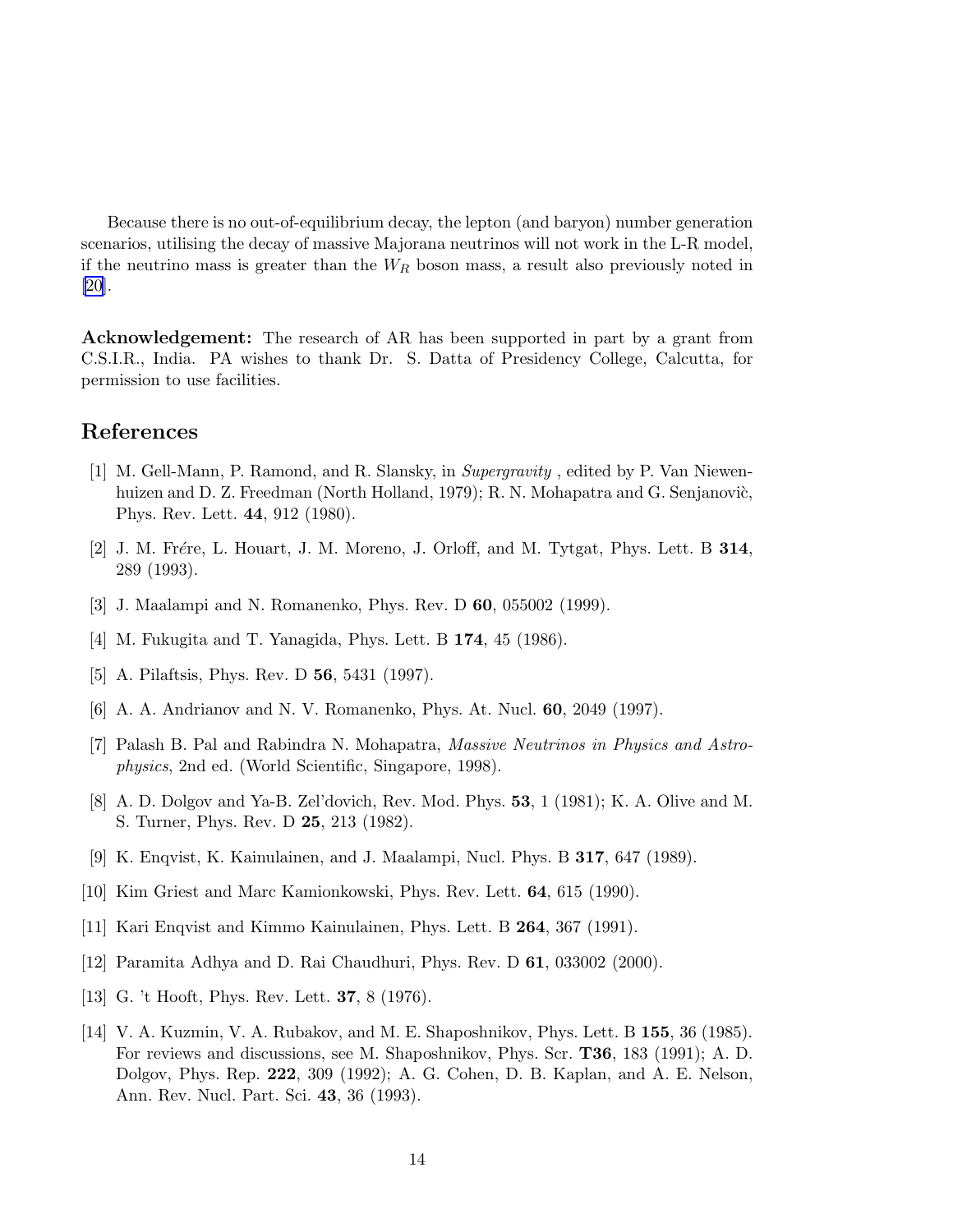- <span id="page-14-0"></span>[15] J. C. Pati and A. Salam, Phys. Rev. D 10, 275 (1975); R. N. Mohapatra and J. C. Pati, ibid. 11, 566 (1975); 11, 2558 (1975).
- [16] G. Senjanovic and R. N. Mohapatra, Phys. Rev. D 12, 1502 (1975); R. N. Mohapatra andG. Senjanovic in reference [[1](#page-13-0)]; Phys. Rev. D  $23$ , 165 (1981).
- [17] M. A. Luty, Phys. Rev. D 45, 455 (1992).
- [18] C. E. Vayonakis, Phys. Lett. B 286, 92 (1992); R. N. Mohapatra and X. Zhang, Phys. Rev. D 46, 5331 (1992); J. Liu and G. Segre, ibid. 48, 4609 (1993); K. Enqvist and I. Vilja, Phys. Lett. B 299, 281 (1993); L. Covi, E. Roulet, and F. Vissani, ibid. B 384, 169 (1996); W. Buchmuller and M. Plümacher, *ibid.* B **389**, 73 (1996); R. Rangarajan and H. Mishra, Phys. Rev. D 61, 043509 (2000).
- [19] M. Flanz et al., Phys. Lett. B 345, 248 (1995); ibid. 389, 693 (1996).
- [20] E. Ma, S. Sarkar, and U. Sarkar, Phys. Lett. B 458, 73 (1999).
- [21] T. Goldman and G. J. Stephenson, Phys. Rev. D 16, 2256 (1977); K. Sato and H. Kobayashi, Prog. Theor. Phys. 58, 1775 (1977); R. Cowsik, Phys. Rev. Lett. 39, 784 (1977); J. E. Gunn et al., Ap. J. 223, 1015 (1978); A. D. Dolgov and Ya-B. Zel'dovich in reference [\[8\]](#page-13-0); S. Sarkar and A. M. Cooper, Phys. Lett. B 148, 347 (1984); R. E. Lopez et al., Phys. Rev. Lett. 81, 3075 (1998); S. Hannestad, Phys. Lett. B 431, 363 (1998); Phys. Rev. D 59, 125020 (1999); M. Kaplinghat et al, ibid. D 60, 123508 (1999).
- [22] D. A. Dicus, E. W. Kolb and V. L. Teplitz, Phys. Rev. Lett. 39, 168 (1977); Ap. J. 221, 327 (1978); S. Miyama and K. Sato, Prog. Theor. Phys. 60, 1703 (1977); D. A. Dicus et al., Phys. Rev. D 17, 1529 (1978); Y. Chikashige, R. N. Mohapatra, and R. D. Peccei, Phys. Rev. Lett. 45, 1926 (1980); M. Roncadelli and G. Senjanovic, Phys. Lett. B 107, 59 (1981); P. B. Pal, Nucl. Phys. B 227, 237 (1983).
- [23] U. Sarkar and R. Vaidya, Phys. Lett. B 442, 243 (1998).
- [24] Edward W. Kolb and Michael S. Turner, The Early Universe, (Addison-Wesley, New York, 1990).
- [25] E. W. Kolb and M. S. Turner, Ann. Rev. Nucl. Part. Sci. 33, 667 (1983).
- [26] P. Arnold and L. McLerran, Phys. Rev. D 36, 581 (1987); 37, 1020 (1988).
- [27] G. D. Moore, [hep-ph/9902464.](http://arxiv.org/abs/hep-ph/9902464)
- [28] At first sight it might seem from eq. [\(26\)](#page-8-0) that the first term on the rhs of eq.([30\)](#page-8-0) is not always positive. That this is not the case can be seen by noting that (a) this analysis is valid only when  $r_H$  is away from the value 2, and, from eq. [\(27](#page-8-0)), (b)  $h(r_H)$ is negative for  $r_H > 2$  and quickly assumes its asymptotic value of  $-2$  for  $r_H > 5$ , and (c) for  $r_H \leq 1$ , though  $h(r_H)$  is positive, the first term in the square brackets in eq. ([26\)](#page-8-0) is dominant for  $x \gg 1$  (expected at decoupling).